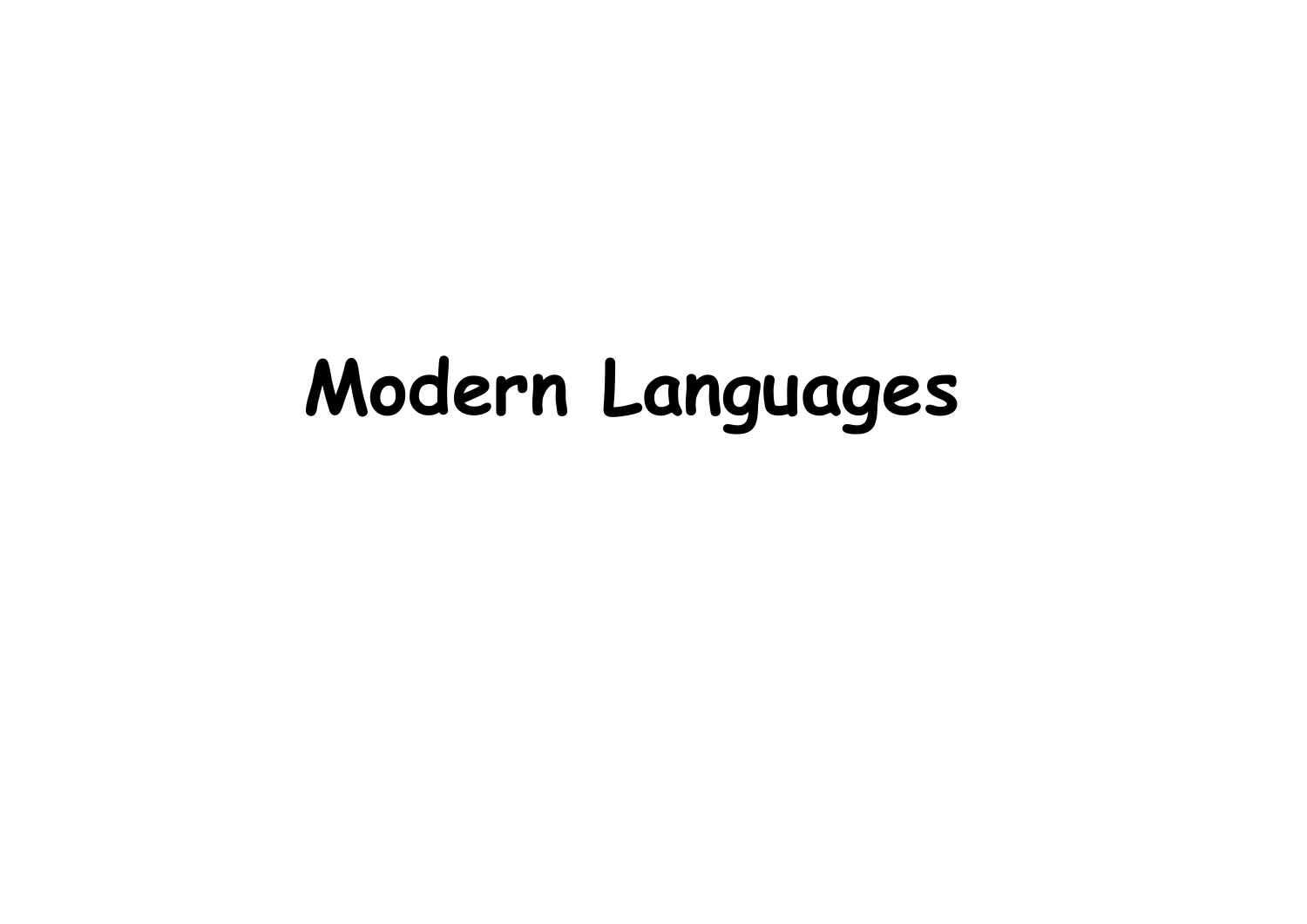## Structure of the Junior Certificate Paper

- $\bullet$  Aural 140 marks
- Paper testing predominantly comprehension skills German exam:
- 1. Listening comprehension (140 marks)
- 2. Reading comprehension (100 marks)
- 3. Written section consisting of Letter (50 marks)A Short note (30 marks)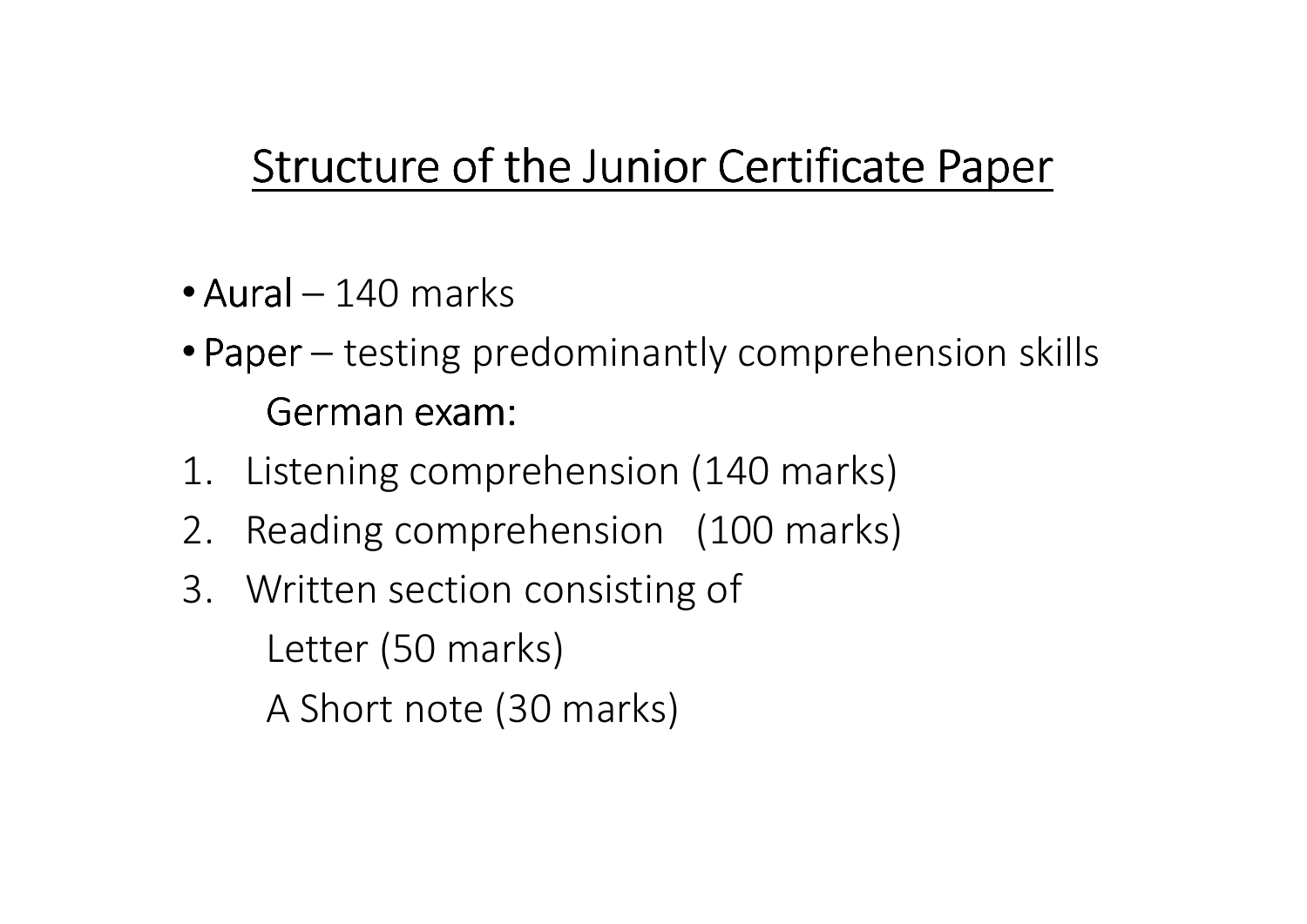## Study skills for language learning.

- Learning and re-learning/ re-visiting new vocabulary.
- Foster independent learning and revision of themes/ vocabulary learned that week.
- Look at copies/ exercises that are corrected and learn and ask about their mistakes.
- Specific feedback
- Language book CD's included and this is a great resource for the students.
- Use of the dictionary
- Topics which are examined regularly
	- Numbers, quantities, birthdays, professions, family, hobbies, summer holidays.
- Language exchanges are invaluable.
- 1A4! Mind mapping!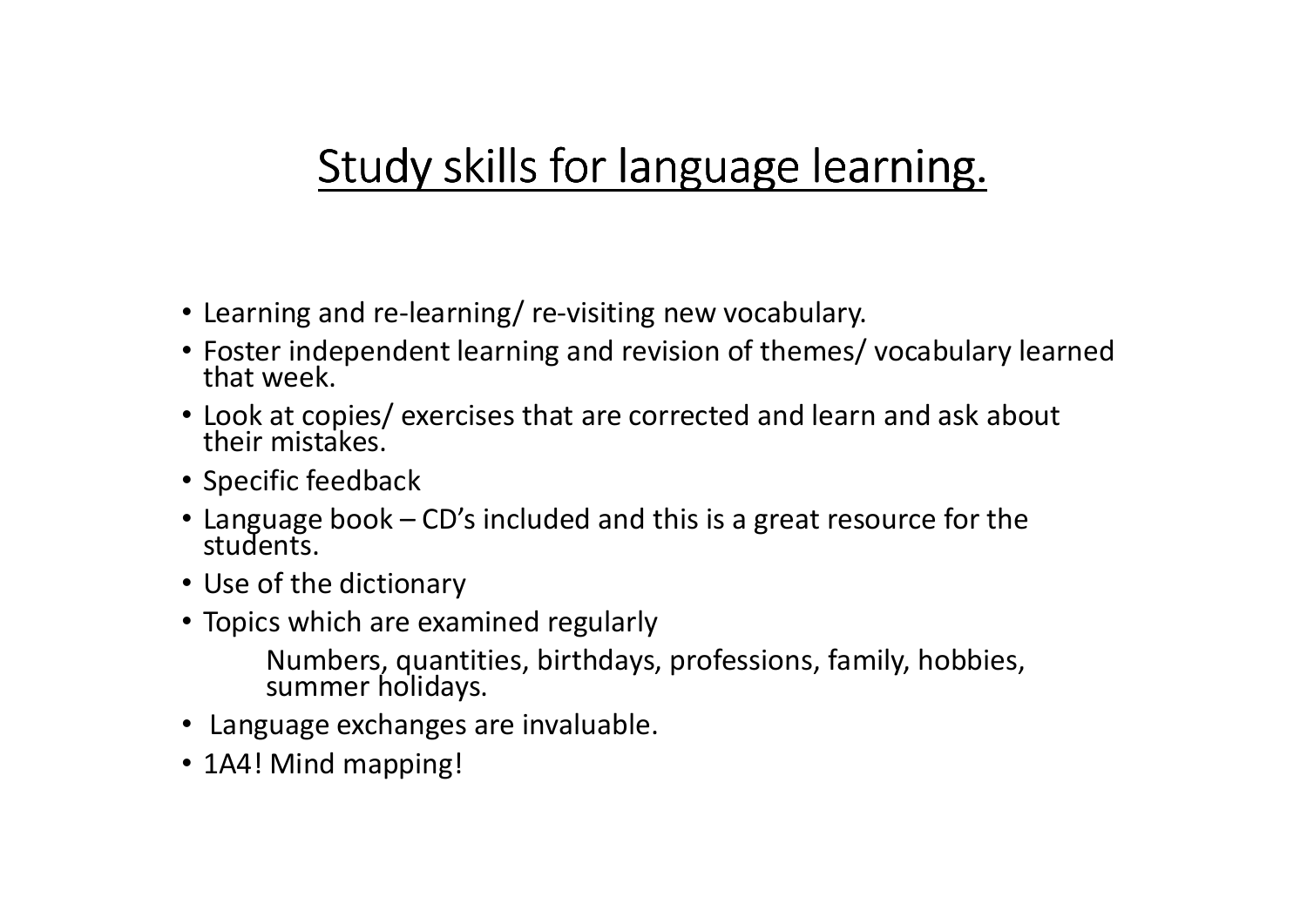#### **A useful websites**

- <u>verbix.com</u>
- http://www.languagesonline.org.uk/Hotpotatoes/Index.htm
- www.examinations.ie (also view Leaving Certificate applied papers) sound files and transcripts.)
- www.téarma.ie